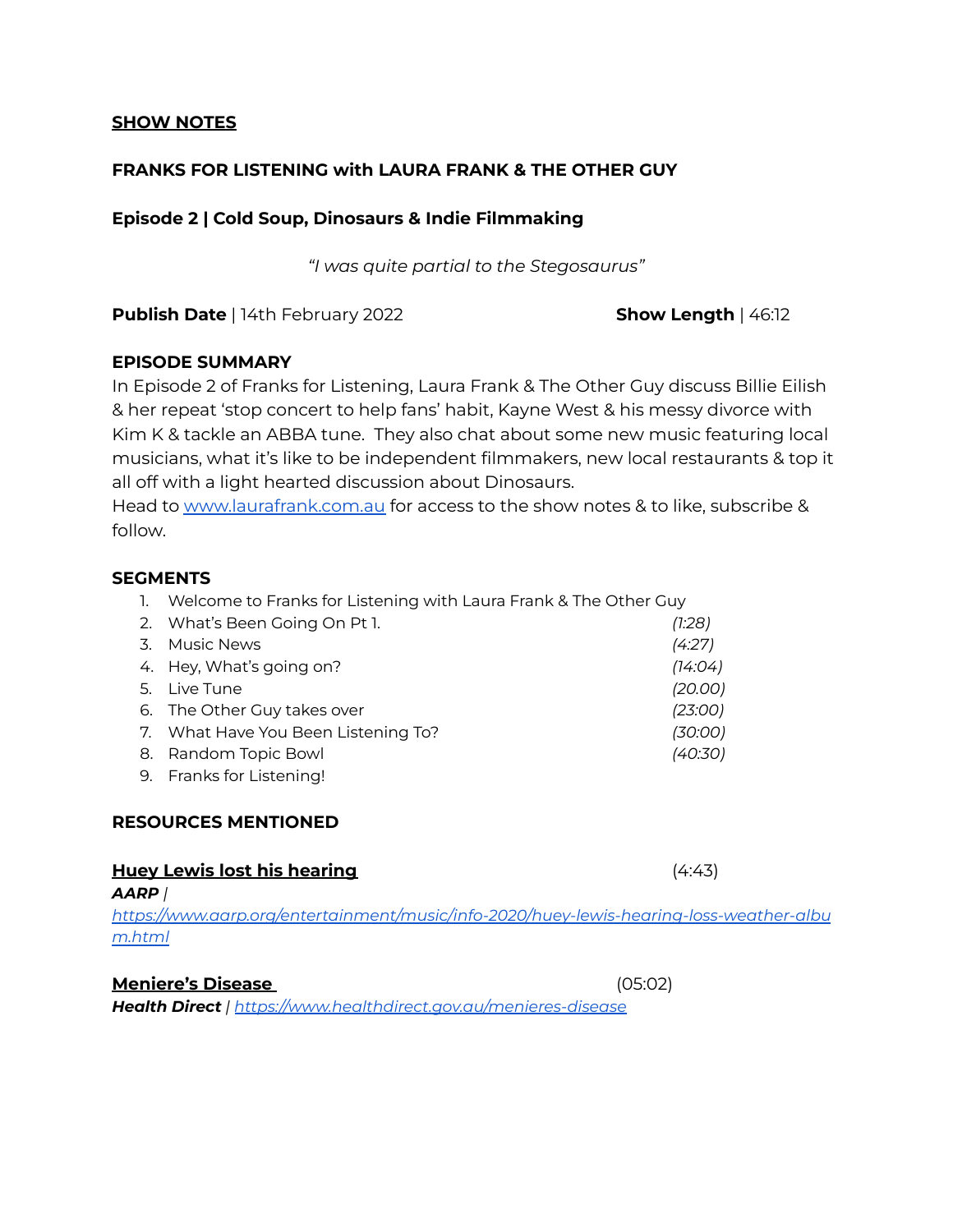| <u> Billie Eilish Stops Concert</u>                                                               | (06:39) |
|---------------------------------------------------------------------------------------------------|---------|
| 7News /                                                                                           |         |
| <u>https://7news.com.au/entertainment/celebrity/billie-eilish-stops-concert-mid-performance-a</u> |         |
| s-spectator-suffers-emergency--c-5610135                                                          |         |
|                                                                                                   |         |
| <u>Madonna cheers on her toyboy &amp; her son</u>                                                 | (10:29) |
| Apple News   https://apple.news/A4g97IKRHTbKnV-SRROA70                                            |         |
| <b>Kanye West</b><br>Apple News   https://apple.news/AEsHT-sF7QTSFJwZwMZypuA                      | (11:49) |
|                                                                                                   |         |
| <u> Queen's Platinum Jubilee</u>                                                                  | (18:15) |
| Royal UK   https://www.royal.uk/platinum-jubilee-central-weekend                                  |         |
|                                                                                                   |         |
| <u> Barcelona / Spotify Sponsorship</u>                                                           | (24:16) |
| 90 min.com                                                                                        |         |
| <u>https://www.90min.com/posts/barcelona-reach-280m-sponsorship-agreement-with-spotify</u>        |         |
|                                                                                                   |         |
| <u>Blume Restaurant</u>                                                                           | (25:49) |
| Website   https://www.blumerestaurant.com.au                                                      |         |
|                                                                                                   |         |
| <u> The Whitlams - Sancho</u>                                                                     | (30:47) |
| NME                                                                                               |         |
| https://www.nme.com/en_au/reviews/album/the-whitlams-sancho-review-tim-freedman-3147              |         |
| <u>635</u>                                                                                        |         |
|                                                                                                   |         |
| <u>lan Peres</u>                                                                                  | (31:48) |
| Wikipedia   https://en.wikipedia.org/wiki/lan_Peres                                               |         |
| <b>Catherine Wheel</b>                                                                            | (35:58) |
| Wikipedia   / https://en.wikipedia.org/wiki/Catherine_Wheel_(band)                                |         |
|                                                                                                   |         |
| <b>Greg Weaver - Road Manager for The Whitlams</b>                                                | (36:40) |
| NME                                                                                               |         |
| https://www.nme.com/en_au/reviews/album/the-whitlams-sancho-review-tim-freedman-314               |         |
| <u>7635</u>                                                                                       |         |
|                                                                                                   |         |
| <u> Lime Cordiale and Idris Elba - Cordi Elba</u>                                                 | (37:51) |
| Spotify                                                                                           |         |
| https://open.spotify.com/album/1BQHDNi0XZkSoNI09LPfht?si=w-IZVX9RQTucnkX_KLPqCq                   |         |
|                                                                                                   |         |
| <b>Brontosaurus</b>                                                                               | (41:11) |
| Wikipedia   https://en.wikipedia.org/wiki/Brontosaurus                                            |         |